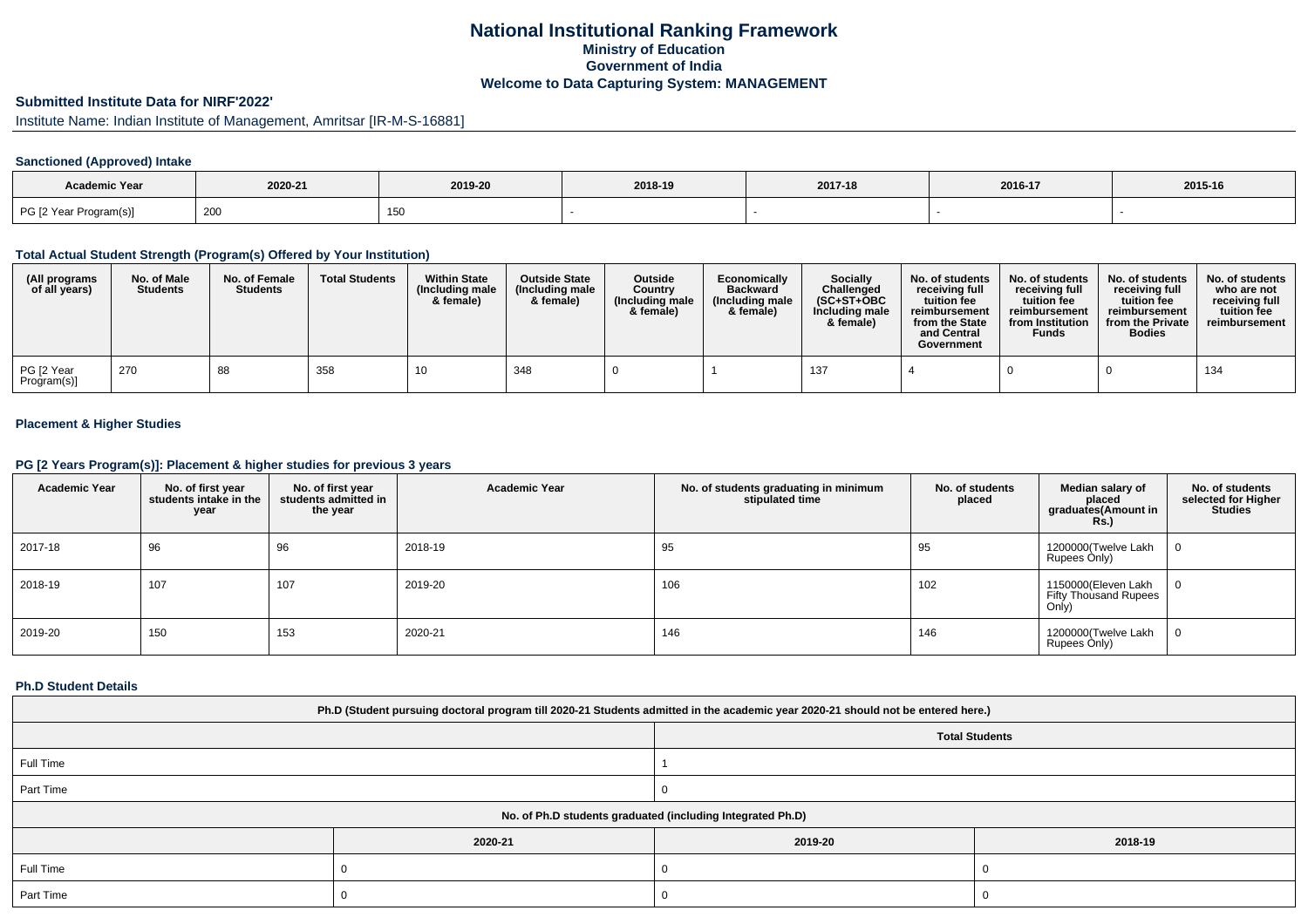#### **Financial Resources: Utilised Amount for the Capital expenditure for previous 3 years**

| <b>Academic Year</b>                                                                                                                                                           | 2020-21                                                                                | 2019-20                                                                             | 2018-19                                                                  |  |  |  |  |  |
|--------------------------------------------------------------------------------------------------------------------------------------------------------------------------------|----------------------------------------------------------------------------------------|-------------------------------------------------------------------------------------|--------------------------------------------------------------------------|--|--|--|--|--|
|                                                                                                                                                                                | <b>Utilised Amount</b>                                                                 | <b>Utilised Amount</b>                                                              | <b>Utilised Amount</b>                                                   |  |  |  |  |  |
| Annual Capital Expenditure on Academic Activities and Resources (excluding expenditure on buildings)                                                                           |                                                                                        |                                                                                     |                                                                          |  |  |  |  |  |
| Library (Books, Journals and e-Resources only)                                                                                                                                 | 38817440 (Three crore eighty eight lakhs seventeen thousand<br>four hundred and forty) | 39527105 (Three crore ninety five lakh twenty seven thousand<br>one hundred five)   | 10710341 (One crore seven lakhs ten thousand three hundred<br>forty one) |  |  |  |  |  |
| Expenditure on setting up/upgradation of laboratory                                                                                                                            | 1900961 (One crore ninety lakhs nine hundred sixty one)                                | 7862014 (Seventy eight lakhs sixty two thousand fourteen)                           | 3471105 (Thirty four lakh seventy one thousand one hundred<br>five)      |  |  |  |  |  |
| Other expenditure on creation of Capital Assets (For setting up<br>classrooms, seminar hall, conference hall, library excluding<br>expenditure on Land , Building, Roads etc.) | 11726448 (One crore seventeen Ikhs twenty six thousand four<br>hundred forty eight)    | 17503784 (one crore seventy five lakhs three thousand seven<br>hundred eighty four) | 1096901 (Ten lakh ninety six thousand nine hundred one)                  |  |  |  |  |  |

## **Financial Resources: Utilised Amount for the Operational expenditure for previous 3 years**

| <b>Academic Year</b>                                                                                                                                                                            | 2020-21                                                                                    | 2019-20                                                                                  | 2018-19                                                                          |  |  |  |  |  |
|-------------------------------------------------------------------------------------------------------------------------------------------------------------------------------------------------|--------------------------------------------------------------------------------------------|------------------------------------------------------------------------------------------|----------------------------------------------------------------------------------|--|--|--|--|--|
|                                                                                                                                                                                                 | <b>Utilised Amount</b>                                                                     | <b>Utilised Amount</b>                                                                   | <b>Utilised Amount</b>                                                           |  |  |  |  |  |
| <b>Annual Operational Expenditure</b>                                                                                                                                                           |                                                                                            |                                                                                          |                                                                                  |  |  |  |  |  |
| Salaries (Teaching and Non Teaching staff)                                                                                                                                                      | 85734982 (Eight crore fifty seven lakhs thirty four thousand<br>nine hundred eighty two)   | 54216868 (Five crore fourt two lakhs sixteen thousand eight<br>hundred sixty eight)      | 40010941 (Four crore ten thousand nine hundred fourty one)                       |  |  |  |  |  |
| Maintenance of Academic Infrastructure or consumables and<br>other running expenditures (excluding maintenance of hostels<br>and allied services, rent of the building, depreciation cost, etc) | 94443597 (Nine crore fourty four lakhs fourty three thousand<br>five hundred ninety seven) | 64771435 (Six crore fourty seven lakhs seventy one thousand<br>four hundred thirty five) | 50996535 (Five crore nine lakhs ninety six thousand five<br>hundred thirty five) |  |  |  |  |  |
| Seminars/Conferences/Workshops                                                                                                                                                                  | 4045609 (Fourty lakh fourty five thousand six hundred nine)                                | 0 (Zero)                                                                                 | 0 (Zero)                                                                         |  |  |  |  |  |

#### **Sponsored Research Details**

| <b>Financial Year</b>                    | 2020-21 | 2019-20 | 2018-19 |  |
|------------------------------------------|---------|---------|---------|--|
| Total no. of Sponsored Projects          |         |         |         |  |
| Total no. of Funding Agencies            |         |         |         |  |
| Total Amount Received (Amount in Rupees) |         |         |         |  |
| Amount Received in Words                 | Zero    | Zero    | Zero    |  |

## **Consultancy Project Details**

| <b>Financial Year</b>                    | 2020-21                            | 2019-20                            | 2018-19 |
|------------------------------------------|------------------------------------|------------------------------------|---------|
| Total no. of Consultancy Projects        |                                    |                                    |         |
| Total no. of Client Organizations        |                                    |                                    |         |
| Total Amount Received (Amount in Rupees) | 1440000                            | 125000                             |         |
| Amount Received in Words                 | Fourteen Lakhs Forty Thousand Only | One Lakh Twenty Five Thousand Only | Zero    |

### **Executive Development Program/Management Development Programs**

| Financial Year | $\sim$ $\sim$ $\sim$<br>2020-2<br>the contract of the contract of | 2019-20<br>$\sim$ $\sim$ $\sim$ $\sim$ | 2018-19 |
|----------------|-------------------------------------------------------------------|----------------------------------------|---------|
|----------------|-------------------------------------------------------------------|----------------------------------------|---------|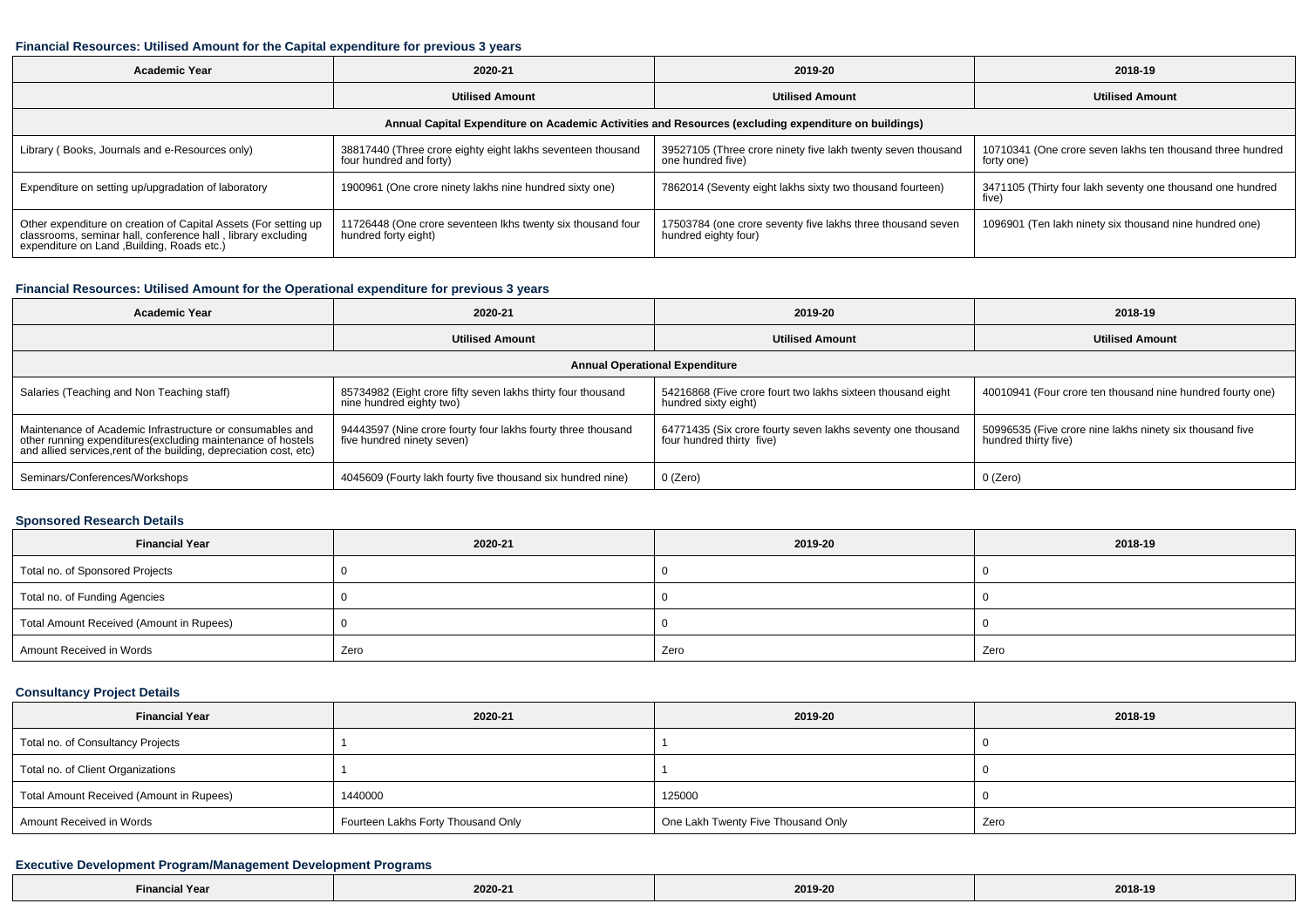| Total no. of Executive Development Programs/ Management<br>Development Programs   |                                          |                                                            |      |
|-----------------------------------------------------------------------------------|------------------------------------------|------------------------------------------------------------|------|
| Total no. of Participants                                                         |                                          |                                                            |      |
| Total Annual Earnings (Amount in Rupees)(Excluding Lodging<br>& Boarding Charges) | 4254000                                  | 339830                                                     |      |
| Total Annual Earnings in Words                                                    | Forty Two Lakhs Fifty Four Thousand only | Three Lakhs Thirty Nine Thousand Eight Hundred Thirty only | Zero |

## **PCS Facilities: Facilities of physically challenged students**

| 1. Do your institution buildings have Lifts/Ramps?                                                                                                         | Yes, more than 80% of the buildings |
|------------------------------------------------------------------------------------------------------------------------------------------------------------|-------------------------------------|
| 2. Do your institution have provision for walking aids, including wheelchairs and transportation from one building to another for<br>handicapped students? | Yes                                 |
| 3. Do your institution buildings have specially designed toilets for handicapped students?                                                                 | Yes, more than 80% of the buildings |

## **Faculty Details**

| Srno           | <b>Name</b>                    | Age | Designation                                         | Gender | Qualification | <b>Experience (In</b><br>Months) | <b>Currently working</b><br>with institution? | <b>Joining Date</b> | <b>Leaving Date</b>      | <b>Association type</b> |
|----------------|--------------------------------|-----|-----------------------------------------------------|--------|---------------|----------------------------------|-----------------------------------------------|---------------------|--------------------------|-------------------------|
|                | Vartika Dutta                  | 38  | <b>Assistant Professor</b>                          | Female | Ph.D          | 114                              | Yes                                           | 01-07-2019          | $\overline{\phantom{a}}$ | Regular                 |
| $\overline{2}$ | Arun kumar kaushik             | 37  | <b>Assistant Professor</b>                          | Male   | Ph.D          | 111                              | Yes                                           | 01-06-2017          | $\overline{\phantom{a}}$ | Regular                 |
| 3              | Mahima Gupta                   | 34  | <b>Assistant Professor</b>                          | Female | Ph.D          | 87                               | Yes                                           | 18-09-2017          | $\sim$                   | Regular                 |
| $\overline{4}$ | Santosh Kumar<br>Tiwari        | 41  | <b>Assistant Professor</b>                          | Male   | Ph.D          | 77                               | Yes                                           | 08-05-2019          | $\sim$                   | Regular                 |
| 5              | Surendra Rao<br>Komera         | 39  | <b>Assistant Professor</b>                          | Male   | Ph.D          | 101                              | Yes                                           | 20-05-2019          | $\overline{\phantom{a}}$ | Regular                 |
| 6              | Harpreet Kaur                  | 32  | <b>Assistant Professor</b>                          | Female | Ph.D          | 48                               | Yes                                           | 01-04-2019          | $\sim$                   | Regular                 |
| $\overline{7}$ | Amit Gupta                     | 54  | Associate Professor                                 | Male   | Ph.D          | 313                              | Yes                                           | 01-10-2019          | $\overline{\phantom{a}}$ | Regular                 |
| 8              | Mukesh Kumar                   | 39  | <b>Assistant Professor</b>                          | Male   | Ph.D          | 85                               | Yes                                           | 08-01-2018          | $\sim$                   | Regular                 |
| 9              | Chetan Vikas Chitre            | 48  | <b>Assistant Professor</b>                          | Male   | Ph.D          | 169                              | Yes                                           | 29-06-2020          | $\overline{\phantom{a}}$ | Regular                 |
| 10             | Divya Tripathi                 | 31  | <b>Assistant Professor</b>                          | Female | Ph.D          | 14                               | Yes                                           | 08-07-2020          | $\overline{\phantom{a}}$ | Regular                 |
| 11             | Gurbir Singh                   | 37  | <b>Assistant Professor</b>                          | Male   | Ph.D          | 124                              | Yes                                           | 06-03-2020          | $\overline{\phantom{a}}$ | Regular                 |
| 12             | Pankaj Gupta                   | 37  | <b>Assistant Professor</b>                          | Male   | Ph.D          | 90                               | Yes                                           | 08-06-2020          | $\sim$                   | Regular                 |
| 13             | Pavneet Singh                  | 35  | <b>Assistant Professor</b>                          | Male   | Ph.D          | 49                               | Yes                                           | 04-05-2020          | $\mathbf{u}$             | Regular                 |
| 14             | Sweta Singh                    | 35  | <b>Assistant Professor</b>                          | Female | Ph.D          | 28                               | Yes                                           | 02-07-2020          | $\sim$                   | Regular                 |
| 15             | Nagarajan<br>Ramamoorthy       | 61  | Dean / Principal /<br>Director / Vice<br>Chancellor | Male   | Ph.D          | 492                              | Yes                                           | 15-07-2019          | $\overline{\phantom{a}}$ | Regular                 |
| 16             | Ravishankar<br>Vekanta Kommu   | 32  | <b>Assistant Professor</b>                          | Male   | Ph.D          | 24                               | Yes                                           | 24-08-2020          | $\sim$                   | Regular                 |
| 17             | Udayan Sharma                  | 32  | <b>Assistant Professor</b>                          | Male   | Ph.D          | 53                               | Yes                                           | 17-09-2020          | $\overline{\phantom{a}}$ | Regular                 |
| 18             | Sujit Raghunathrao<br>Jagadale | 45  | <b>Assistant Professor</b>                          | Male   | Ph.D          | 89                               | Yes                                           | 11-12-2020          | $\overline{a}$           | Regular                 |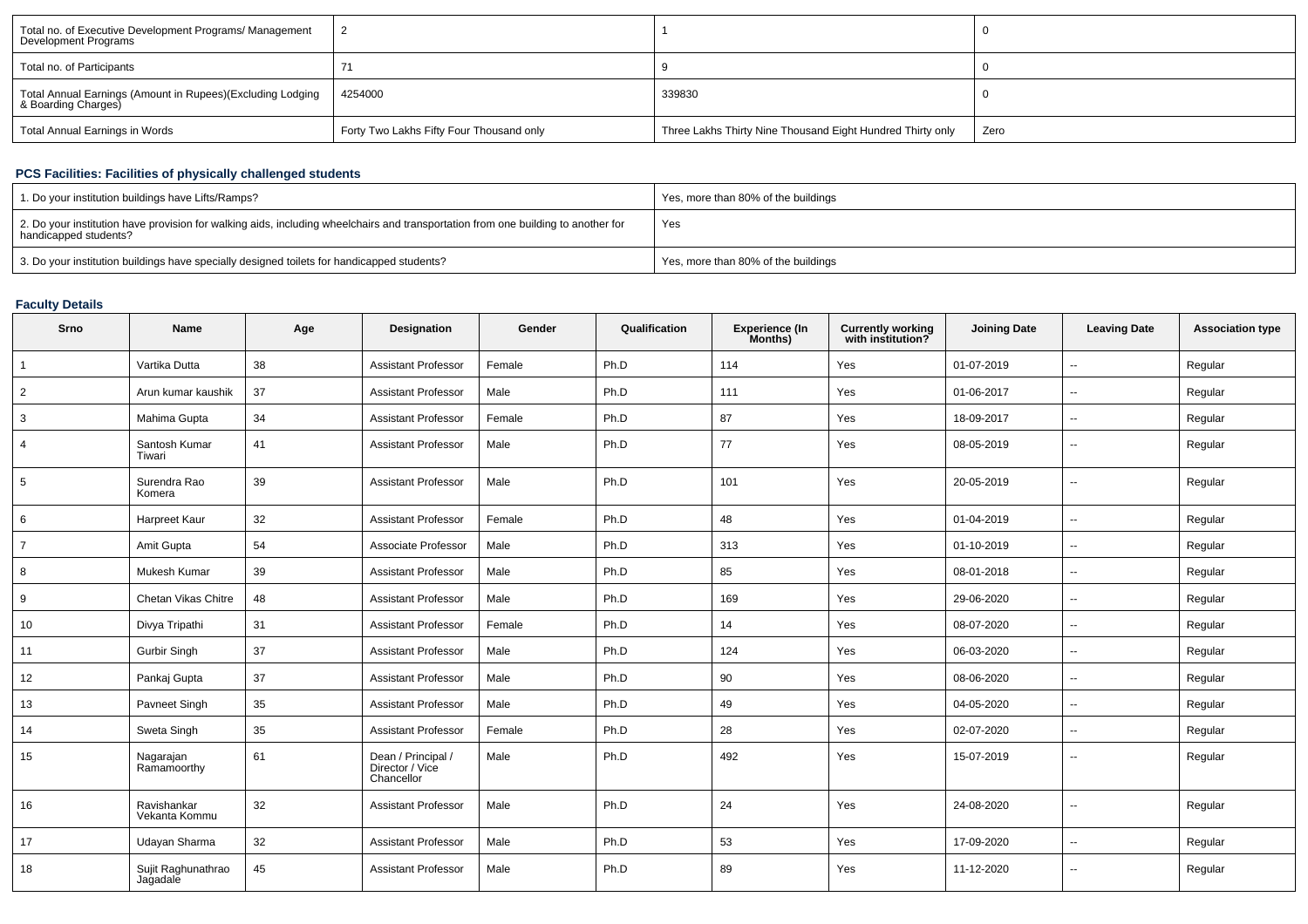| 19 | Kushal Saha               | 38 | Assistant Professor        | Male   | Ph.D          | 56           | No            | 03-08-2020 | 11-10-2021               | Regular             |
|----|---------------------------|----|----------------------------|--------|---------------|--------------|---------------|------------|--------------------------|---------------------|
| 20 | Aswathy Asokan<br>Ajitha  | 37 | Assistant Professor        | Female | Ph.D          | 34           | Yes           | 01-12-2020 | --                       | Adhoc / Contractual |
| 21 | Prashanth V Anand         | 34 | <b>Assistant Professor</b> | Male   | Ph.D          | 67           | Yes           | 17-12-2020 | $\overline{\phantom{a}}$ | Adhoc / Contractual |
| 22 | Sunil Reddy<br>Kunduru    | 38 | <b>Assistant Professor</b> | Male   | Ph.D          | 44           | Yes           | 04-01-2022 | $\sim$                   | Adhoc / Contractual |
| 23 | Shuvabrata<br>Chakraborty | 32 | <b>Assistant Professor</b> | Male   | Ph.D          | 64           | Yes           | 14-01-2021 | $\sim$                   | Adhoc / Contractual |
| 24 | Ankit Sharma              | 31 | <b>Assistant Professor</b> | Male   | Ph.D          | 32           | Yes           | 01-02-2021 | $\sim$                   | Adhoc / Contractual |
| 25 | Madhu Kumari              | 41 | Associate Professor        | Female | Ph.D          | 116          | No            | 31-05-2019 | 31-03-2021               | Regular             |
| 26 | Rajiv M Srivastava        | 68 | Other                      | Male   | <b>MBA</b>    | 552          | No            | 20-07-2020 | 19-10-2020               | Visiting            |
| 27 | Surya Prakash<br>Singh    | 45 | Professor                  | Male   | Ph.D          | 168          | No            | 13-07-2020 | 19-10-2020               | Visiting            |
| 28 | Debi S Saini              | 71 | Other                      | Male   | Ph.D          | 600          | No            | 23-01-2021 | 26-03-2021               | Visiting            |
| 29 | Prantosh J Banerjee       | 58 | Other                      | Male   | Ph.D          | 456          | No            | 14-06-2021 | 27-08-2021               | Visiting            |
| 30 | Sunil K Chandran          | 56 | Other                      | Male   | <b>PGDM</b>   | 396          | No            | 14-01-2021 | 27-08-2021               | Visiting            |
| 31 | Madhumita Mohanty         | 46 | Other                      | Female | PGDM          | 312          | No            | 14-06-2021 | 27-08-2021               | Visiting            |
| 32 | Diptiman Banerji          | 49 | Associate Professor        | Male   | Ph.D          | 216          | No            | 13-07-2020 | 19-10-2020               | Visiting            |
| 33 | Siva M Kumar              | 50 | Other                      | Male   | Ph.D          | 348          | No            | 13-07-2020 | 19-10-2020               | Visiting            |
| 34 | Amar Saxena               | 54 | Associate Professor        | Male   | Ph.D          | 282          | No            | 22-10-2020 | 20-01-2021               | Visiting            |
| 35 | Suryanarayana<br>Valluri  | 57 | Other                      | Male   | <b>PGDBM</b>  | 384          | No            | 13-09-2021 | 26-11-2021               | Visiting            |
| 36 | Harsh Vardhan             | 55 | Other                      | Male   | Ph.D          | 420          | No            | 22-10-2020 | 20-01-2021               | Visiting            |
| 37 | Ruchit Chaturvedi         | 42 | Other                      | Male   | MBA           | 222          | No            | 22-09-2020 | 20-01-2021               | Visiting            |
| 38 | Saurabh Chandra<br>Pathak | 39 | Associate Professor        | Male   | Ph.D          | 180          | No            | 22-10-2020 | 20-01-2021               | Visiting            |
| 39 | Gajanan Karanjikar        | 51 | Other                      | Male   | M.Sc.         | 372          | No            | 22-10-2020 | 20-01-2021               | Visiting            |
| 40 | T D Chandrasekhar         | 54 | Other                      | Male   | Ph.D          | 348          | No            | 13-09-2021 | 26-11-2021               | Visiting            |
| 41 | Rajesh Madhavan           | 51 | Other                      | Male   | Ph.D          | 324          | No            | 13-09-2021 | 26-11-2021               | Visiting            |
| 42 | Utkarsh Mazmudar          | 57 | Other                      | Male   | Ph.D          | 300          | No            | 13-09-2021 | 26-11-2021               | Visiting            |
| 43 | Umesh Vyas                | 61 | Other                      | Male   | <b>B.Tech</b> | 471          | No            | 22-10-2020 | 20-01-2021               | Visiting            |
| 44 | Venkatesh<br>Bangaruswamy | 52 | Other                      | Male   | CFA           | 327          | $\mathsf{No}$ | 22-01-2021 | 10-04-2021               | Visiting            |
| 45 | Padmaltha Suresh          | 63 | Other                      | Female | Ph.D          | $\mathbf{3}$ | No            | 22-01-2021 | 10-04-2021               | Visiting            |
| 46 | Lokesh Garg               | 45 | Other                      | Male   | Ph.D          | $\mathbf{3}$ | No            | 22-01-2021 | 10-04-2021               | Visiting            |
| 47 | Shankar Venkatagiri       | 53 | Associate Professor        | Male   | Ph.D          | 312          | No            | 22-01-2021 | 10-04-2021               | Visiting            |
| 48 | Shikha Verma              | 29 | <b>Assistant Professor</b> | Female | Ph.D          | 28           | No            | 22-01-2021 | 10-04-2021               | Visiting            |